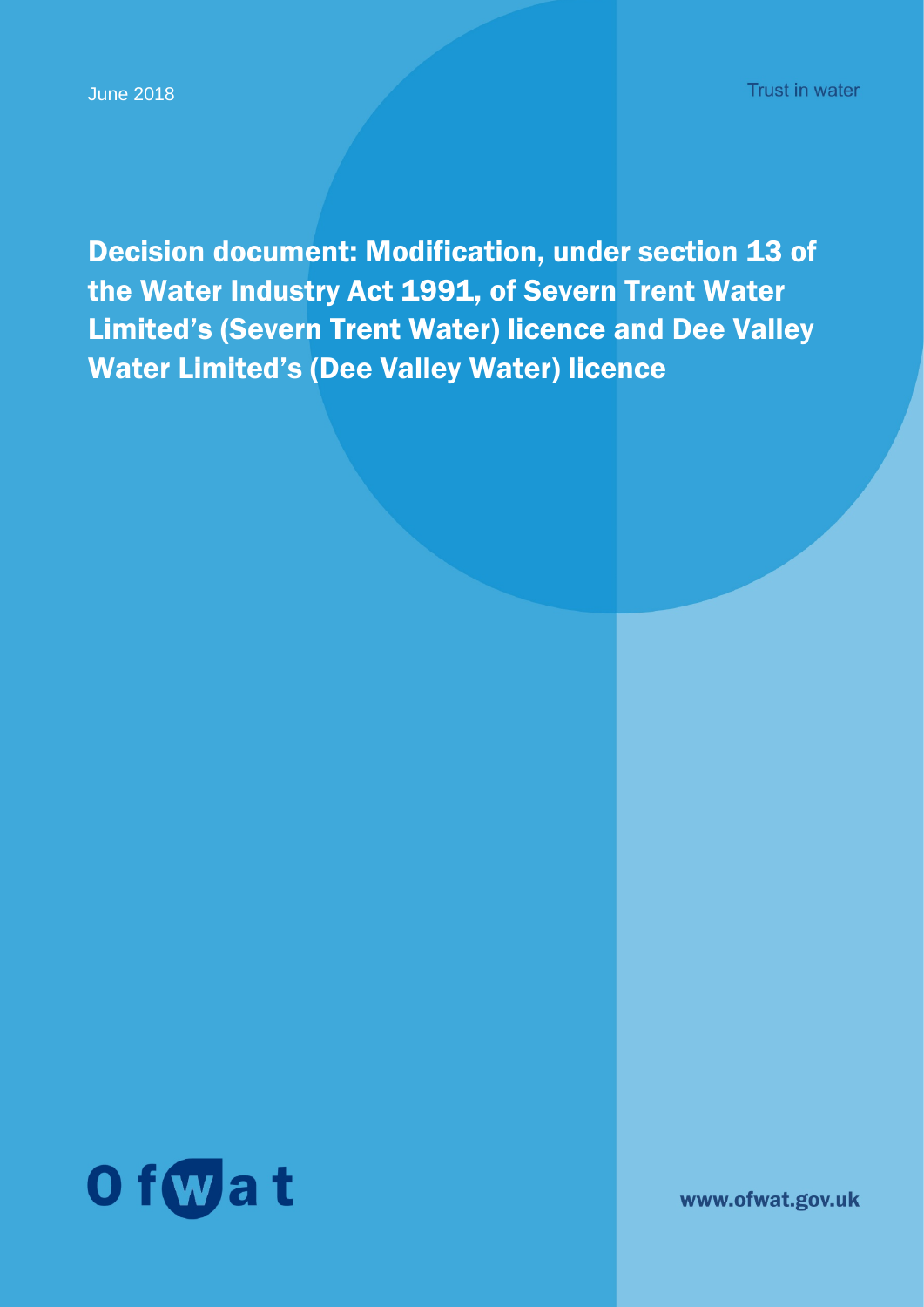#### 1. About this document

Following the [notice](https://www.ofwat.gov.uk/consultation/consultation-section-13-water-industry-act-1991-proposed-modification-severn-trent-water-limiteds-severn-trent-water-licence-include-powys-site-proposed-modifi/) of the proposal published on 23 March 2018 (issued under section 13 of the Water Industry Act 1991), this notice confirms that Ofwat has now modified the conditions of the Instruments of Appointment ('licences') of Severn Trent Water Limited (Severn Trent Water) and Dee Valley Water Limited (Dee Valley Water).The modifications will give effect to the changes Ofwat considers necessary following the [conditional decision](https://www.ofwat.gov.uk/publication/variation-severn-trent-water-limiteds-appointment-include-powys-site-variation-dee-valley-water-limiteds-appointment-include-chester-site/) of the same date to grant variations to the areas of appointment for both companies and to grant Dee Valley Water a new sewerage licence.

Ofwat has decided to:

- Grant the sewerage licence to Dee Valley Water to reflect Dee Valley Water becoming a sewerage appointee as well as a water appointee;
- Make the modifications to both the Dee Valley Water and Severn Trent Water licences to allow the price controls set at PR14 and at PR16 to be reflected across the new areas of appointment – under the principle that customers should benefit from the same commitments as the companies agreed under that price review;
- Make the modifications to the Dee Valley Water licence to reflect the addition of 'in-period ODIs' – that is, to allow the outcome delivery incentives (ODIs) set at PR14 to apply to customers in the Powys region to continue to apply when this area is transferred to Dee Valley Water; and
- Make the modifications to both the Dee Valley Water and Severn Trent Water licences to insert the most recent set of financial ring-fencing conditions.

All these changes will come into effect on 1 July 2018 and are available on our website:

- [Appointment of Dee Valley Water as the sewerage undertaker for all of the area](https://www.ofwat.gov.uk/publication/appointment-dee-valley-water-sewerage-undertaker-area-wales-severn-trent-water-currently-sewerage-undertaker/)  [in Wales for which Severn Trent Water is currently the sewerage undertaker](https://www.ofwat.gov.uk/publication/appointment-dee-valley-water-sewerage-undertaker-area-wales-severn-trent-water-currently-sewerage-undertaker/)
- Modifications of the conditions of [appointment of Dee Valley Water](https://www.ofwat.gov.uk/publication/modifications-conditions-appointment-dee-valley-water/)
- [Modifications of the conditions of appointment of Severn Trent Water](https://www.ofwat.gov.uk/publication/modifications-conditions-appointment-severn-trent-water/)
- [Variation of the appointment of Dee Valley Water and Severn Trent Water as](https://www.ofwat.gov.uk/publication/variation-appointment-dee-valley-water-severn-trent-water-water-undertakers-vary-dee-valleys-appointment-include-area-wales-severn-trent-water/)  water undertaker[s to vary Dee Valley's appointment to include all of the area in](https://www.ofwat.gov.uk/publication/variation-appointment-dee-valley-water-severn-trent-water-water-undertakers-vary-dee-valleys-appointment-include-area-wales-severn-trent-water/)  [Wales for which Severn Trent Water is currently the water undertaker \(the](https://www.ofwat.gov.uk/publication/variation-appointment-dee-valley-water-severn-trent-water-water-undertakers-vary-dee-valleys-appointment-include-area-wales-severn-trent-water/)  [Powys site\) and for a consequential variation to be made to Severn Trent](https://www.ofwat.gov.uk/publication/variation-appointment-dee-valley-water-severn-trent-water-water-undertakers-vary-dee-valleys-appointment-include-area-wales-severn-trent-water/)  [Water's appointment as a water undertaker](https://www.ofwat.gov.uk/publication/variation-appointment-dee-valley-water-severn-trent-water-water-undertakers-vary-dee-valleys-appointment-include-area-wales-severn-trent-water/)
- [Variation of the appointment of Severn Trent Water and Dee Valley Water as](https://www.ofwat.gov.uk/publication/variation-appointment-severn-trent-water-dee-valley-water-water-undertakers-vary-severn-trents-appointment-include-area-england-dee-valley-water/)  [water undertakers to vary Severn Trent's appointment to include all of the area in](https://www.ofwat.gov.uk/publication/variation-appointment-severn-trent-water-dee-valley-water-water-undertakers-vary-severn-trents-appointment-include-area-england-dee-valley-water/)  England [for which Dee Valley Water is currently the water undertaker \(the](https://www.ofwat.gov.uk/publication/variation-appointment-severn-trent-water-dee-valley-water-water-undertakers-vary-severn-trents-appointment-include-area-england-dee-valley-water/)  [Chester site\) and for a consequential variation to be made to Dee Valley Water's](https://www.ofwat.gov.uk/publication/variation-appointment-severn-trent-water-dee-valley-water-water-undertakers-vary-severn-trents-appointment-include-area-england-dee-valley-water/)  [appointment as a water undertaker](https://www.ofwat.gov.uk/publication/variation-appointment-severn-trent-water-dee-valley-water-water-undertakers-vary-severn-trents-appointment-include-area-england-dee-valley-water/)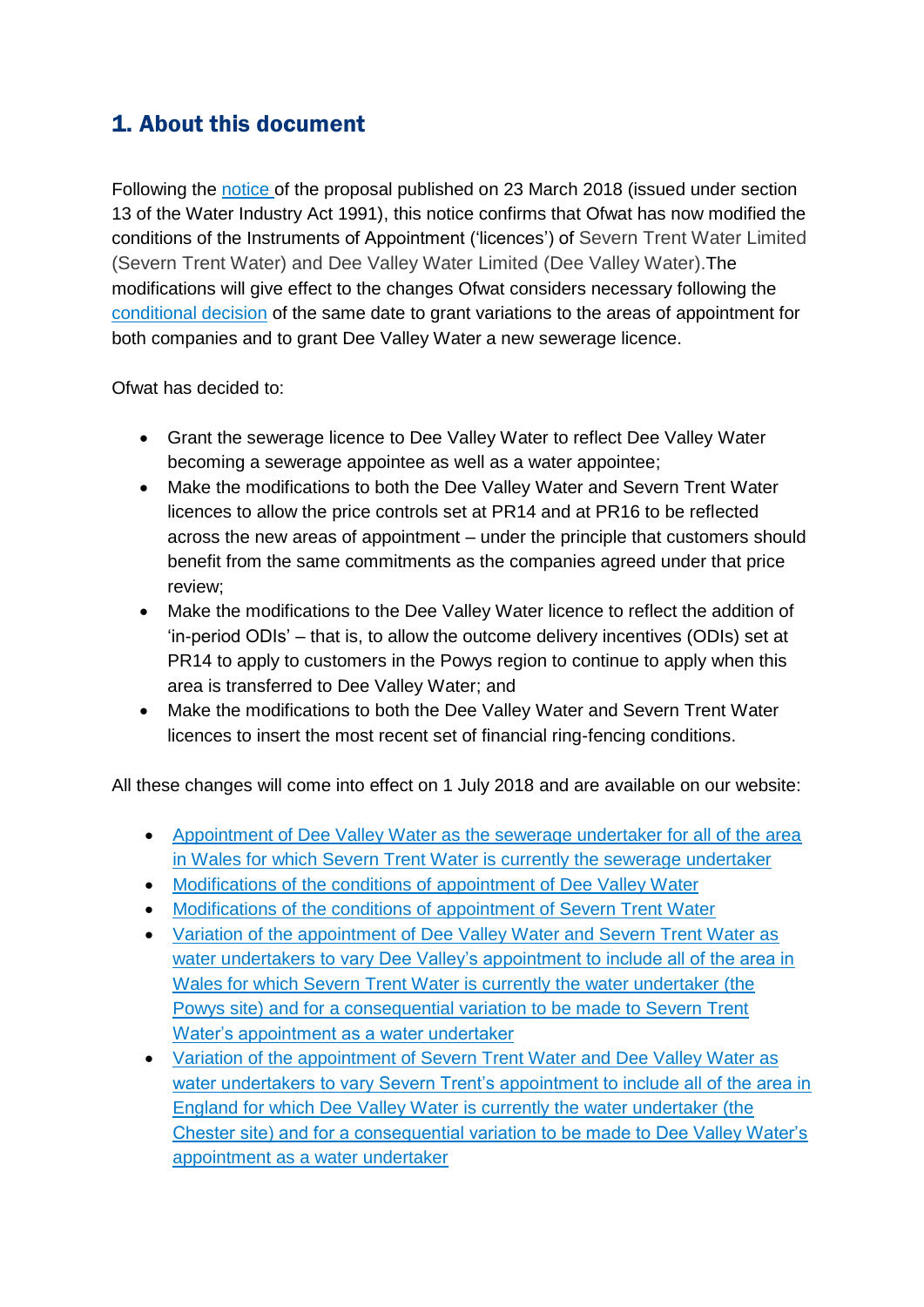The reasons for the grant and the modifications are set out in the [conditional decision.](https://www.ofwat.gov.uk/publication/variation-severn-trent-water-limiteds-appointment-include-powys-site-variation-dee-valley-water-limiteds-appointment-include-chester-site/)

#### 2.Responses to the consultation

We received two responses to our consultation, one from Severn Trent Water and one from Dee Valley Water (Appendix 1).

In their responses, both appointees had no comments or objections as to the form of the proposed licence modifications.

However, the agreement of both Severn Trent Water and Dee Valley Water was conditional on obtaining consents from Ofwat under the new Condition P. Both appointees considered that the consents needed to be in place at the point when the new licence modifications became effective. They both stated that until agreement was reached on the form of those Condition P consents, they could not consent to the licence modifications made pursuant to section 13 WAI91.

Ofwat has since granted consent to Severn Trent Water and Dee Valley Water in relation to certain provisions in its financing arrangements which Severn Trent Water and Dee Valley Water considered required Ofwat's consent, approval or agreement. Severn Trent Water and Dee Valley Water have now formally agreed to the licence modifications pursuant to section 13 WAI91 (appendix 2 and 3).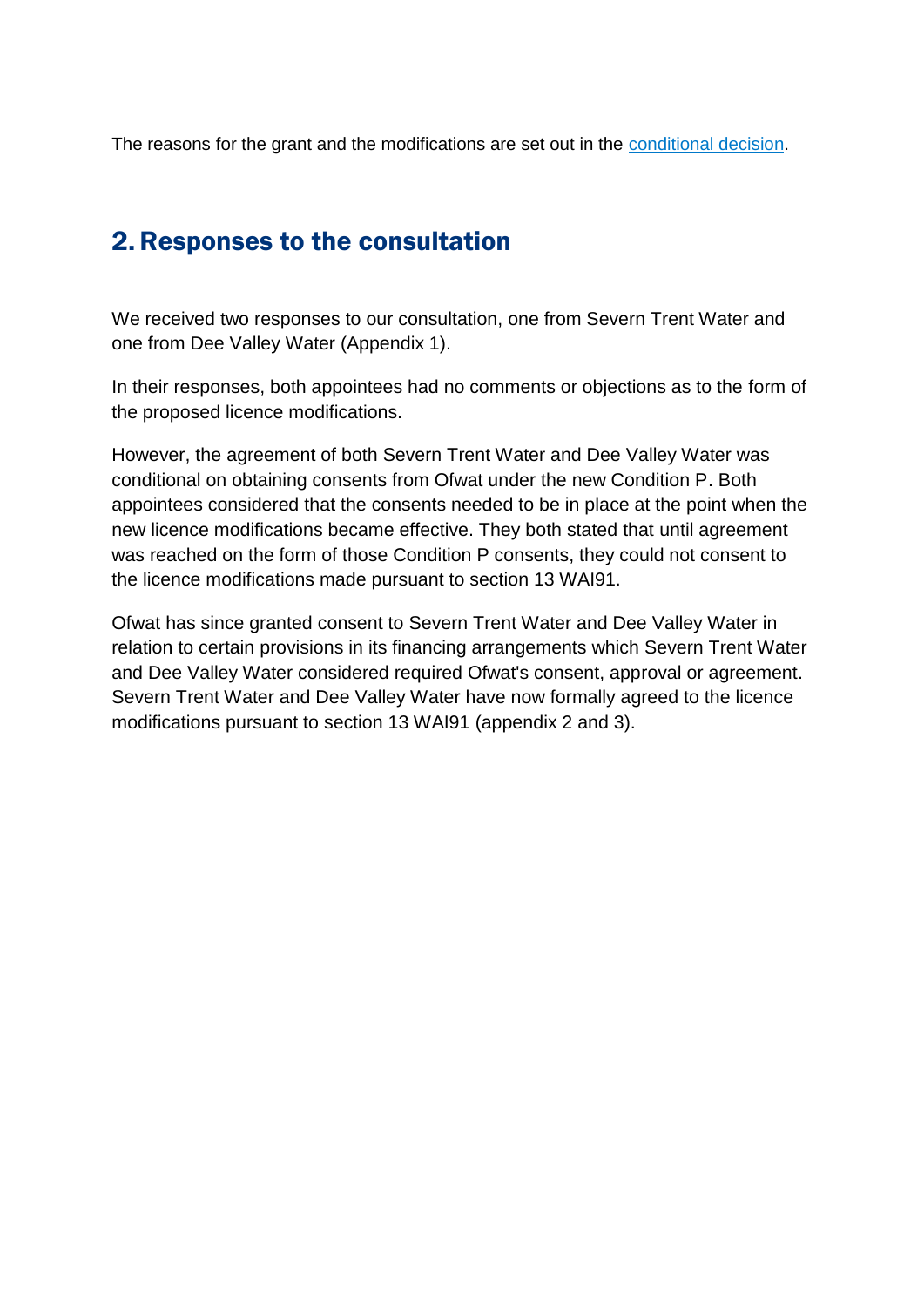## Appendix 1: Severn Trent Water's and Dee Valley Water's consultation responses

[Severn Trent response](https://www.ofwat.gov.uk/publication/severn-trent-dee-valley-water-licence-modifications-consultation-response-severn-trent/)

[Dee Valley Water response](https://www.ofwat.gov.uk/publication/severn-trent-dee-valley-water-licence-modifications-consultation-response-dee-valley-water/)

## Appendix 2: Severn Trent Water's confirmation of acceptance of the proposed licence modifications

[Confirmation of acceptance](https://www.ofwat.gov.uk/publication/severn-trent-waters-confirmation-acceptance-proposed-licence-modifications/)

# Appendix 3: Dee Valley Water's confirmation of acceptance of the proposed licence modifications

[Confirmation of acceptance](https://www.ofwat.gov.uk/publication/dee-valley-waters-confirmation-acceptance-proposed-licence-modifications/)